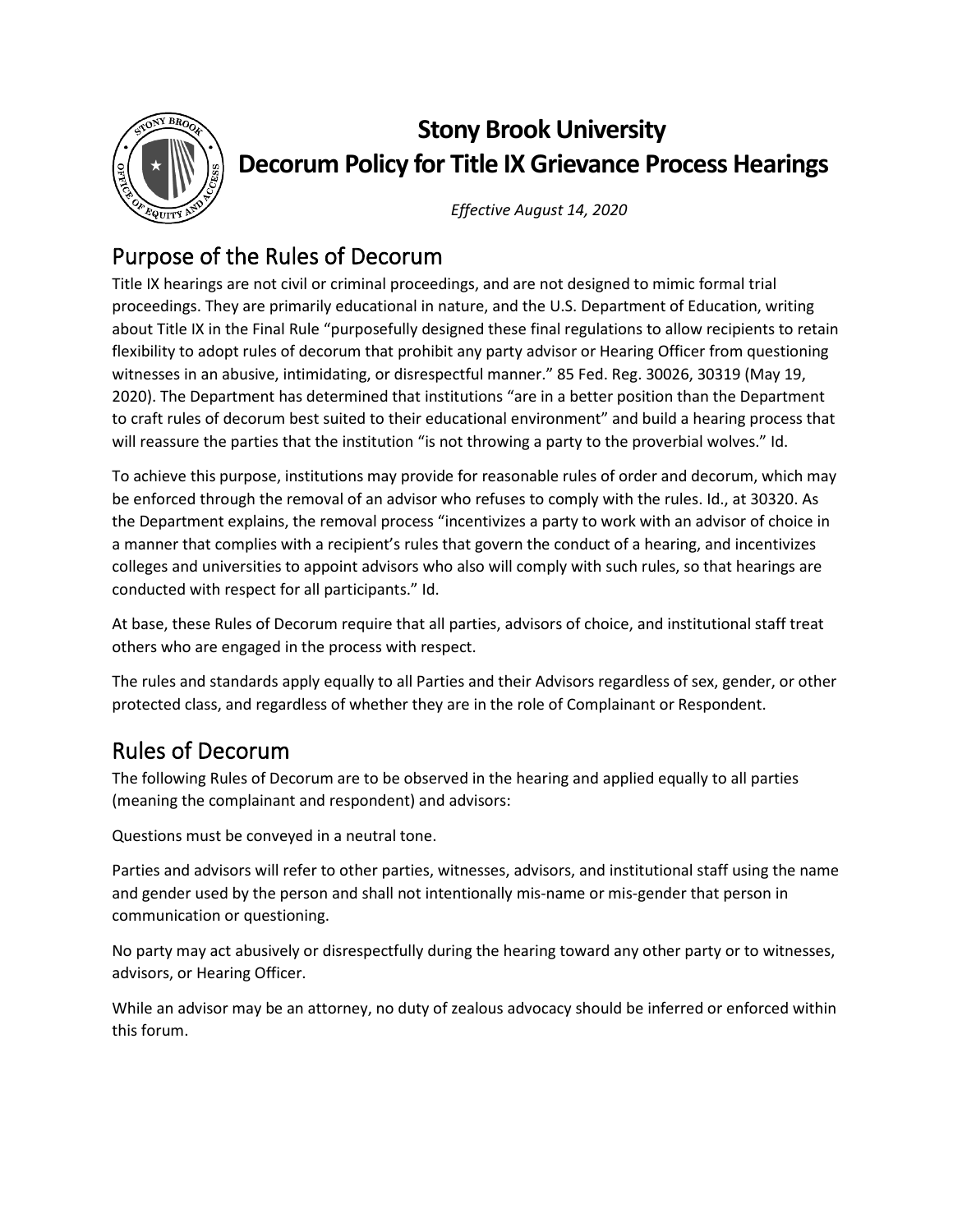The advisor may not yell, scream, badger, or physically ''lean in'' to a party or witness's personal space. Advisors may not approach the other party or witnesses without obtaining permission from the Hearing Officer.

The advisor may not use profanity or make irrelevant ad hominem attacks upon a party or witness. Questions are meant to be interrogative statements used to test knowledge or understand a fact; they may not include accusations within the text of the question.

The advisor may not ask repetitive questions. This includes questions that have already been asked by the Hearing Officer, the advisor in cross-examination, or the party or advisor in direct testimony. When the Hearing Officer determines a question has been "asked and answered" or is otherwise not relevant, the advisor must move on.

Parties and advisors may take no action at the hearing that a reasonable person in the shoes of the affected party would see as intended to intimidate that person (whether party, witness, or official) into not participating in the process or meaningfully modifying their participation in the process.

#### Warning and Removal Process

The Hearing Officer shall have sole discretion to determine if the Rules of Decorum have been violated. The Hearing Officer will notify the offending person of any violation of the Rules.

Upon a second or further violation of the Rules, the [Hearing Officer shall have discretion to remove the offending person or allow them to continue participating in the hearing or other part of the process.

Where the Hearing Officer removes a party's advisor, the party may select a different advisor of their choice, or accept an advisor provided by the institution for the limited purpose of cross-examination at the hearing. Reasonable delays, including the temporary adjournment of the hearing, may be anticipated should an advisor be removed. A party cannot serve as their own advisor in this circumstance.

The Hearing Officer shall document any decision to remove an advisor in the written determination regarding responsibility.

For flagrant, multiple, or continual violations of this Rule, in one or more proceedings, advisors may be prohibited from participating in future proceedings at the institution in the advisor role on a temporary or permanent basis. Evidence of violation(s) of this agreement will be gathered by the Title IX Coordinator, Director of the Office of Student Conduct and Community Standards, or a designee of either and presented to the Vice President for Student Affairs for cases involving students/Director of Labor Relations for cases involving employees/Other Appropriate Staff Member. The Advisor accused may provide an explanation or alternative evidence in writing for consideration by the Vice President for Student Affairs for cases involving students/Director of Labor Relations for cases involving employees/Other Appropriate Staff Member. Such evidence or explanation is due within fifteen (15) calendar days of receipt of a notice of a charge of re-disclosure or improper access to records. There shall be no right to a live hearing, oral testimony, or cross-examination. The Vice President for Student Affairs for cases involving students/Director of Labor Relations for cases involving employees/Other Appropriate Staff Member shall consider the evidence under a preponderance of the evidence standard and issue a finding in writing and, if the finding is Responsible, shall include a Sanction. The finding shall